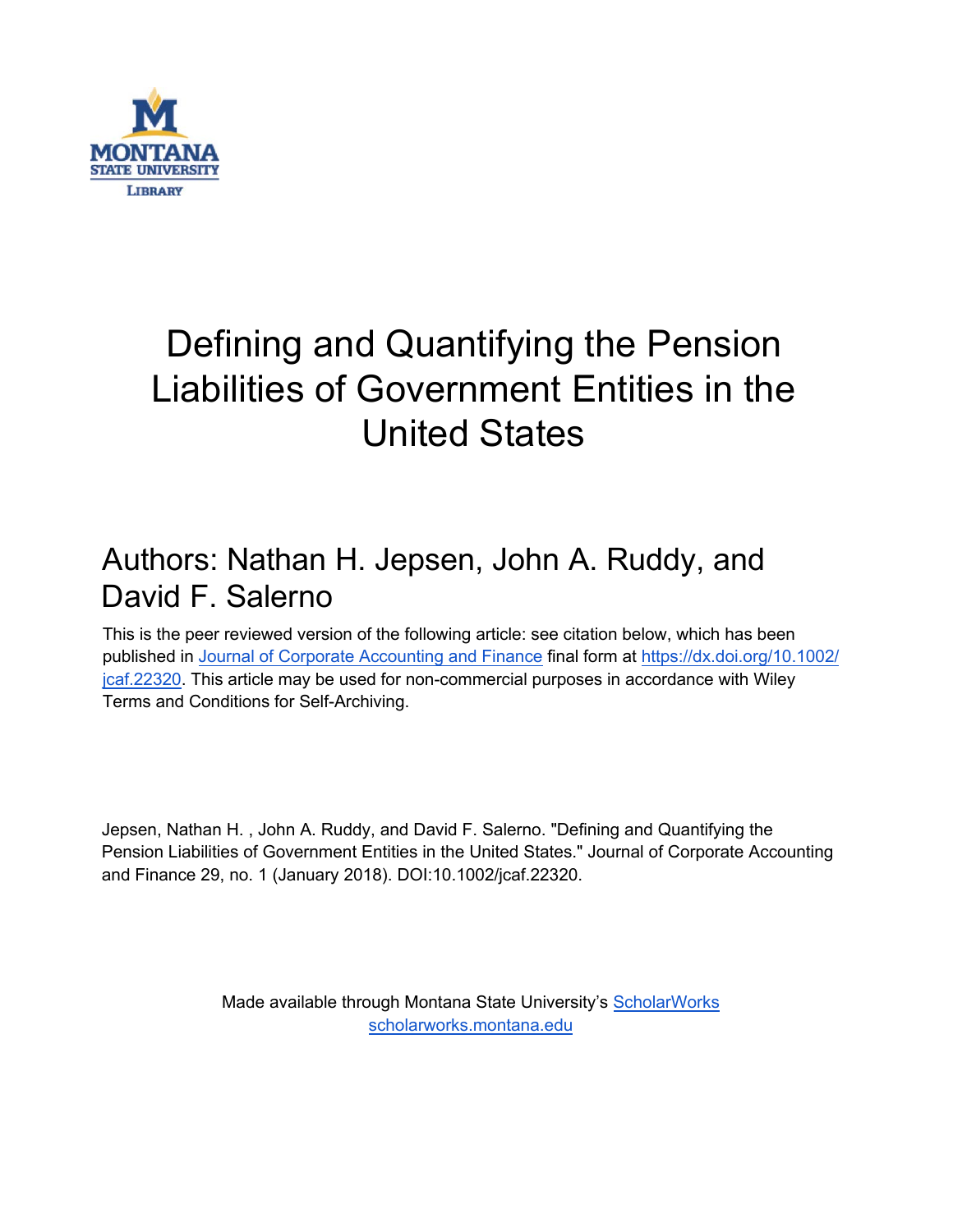# **U**efining and Quantifying the **Pension Liabilities of Government Entities in the United States**

Nathan H. Jeppson, John A. Ruddy, and David F. Salerno

#### **INTRODUCTION**

The Wall Street Journal recently reported that the current low-interestrate environment has reduced asset values in the world's largest pension funds by  $$530$  billion. As central banks lowered interest rates during and after the financial crisis to help improve economic conditions. more than 100 million government workers' and retirees' pensions worldwide became seriously threatened (Martin, Kantchev, & Narioka, 2016). In 2016, Moody's Investors Service (Moody's) estimated that U.S. federal, state, and local government employee pension plans were underfunded by about

In today's low interest rate environment, accounting standards and investment return assumptions are crucial when determining the amount of defined benefit pension plan obligations. Examining public pension plan data provided by the U.S. Census Bureau, we show a negative trend in pension plan liabilities of government entities in the U.S. Despite using aggressive return and discount rate assumptions, defined benefit pension plans of government entities in the U.S. currently have an estimated pension liability of over \$1 trillion. When more realistic investment assumptions are utilized, the estimated defined benefit pension liability increases to over \$5 trillion. Although over the past twenty years, while many for-profit companies have eliminated defined benefit pension plans years to avoid the risk of underfunding, a high percentage of federal, state and local governments continue to offer defined benefit pensions plans to new and current employees. This has led to growing pension liabilities for government entities in the U.S. resulting in problematic financial positions, difficult decisions, and grim future outlooks.  $\qquad \circ$  2018 Wiley Periodicals, Inc.

> \$7 trillion, with \$3.5 trillion (equal to approximately 20% of the U.S. gross domestic product [GDP]) coming from

the underfunded defined benefit (DB) obligations of federal government employees (Bryan,  $2016$ . Furthermore, investment return assumptions made by government entities are likely too optimistic. For example, even if government pensions averaged a 7.6% return per year in perpetuity, the pension plans would still be underfunded by \$1.2 trillion (Matthews, 2016). This problem extends beyond U.S. borders as well. In 2016, Citibank reported that underfunded government pension liabilities for the 20 **OECD** (Organisation

for Economic Cooperation and Development) nations were estimated to be \$78 trillion, which was 177% of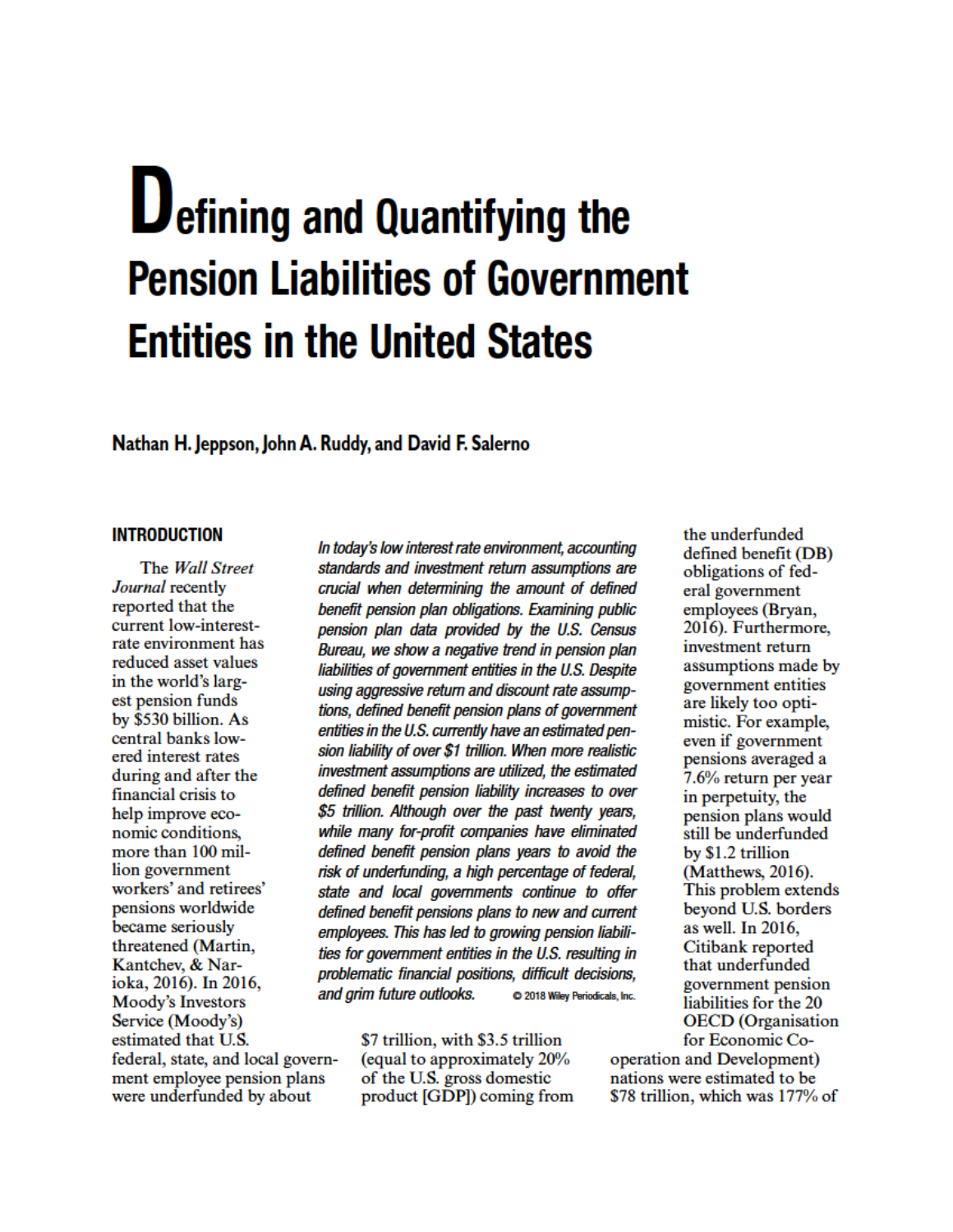the amount of all other government debt combined for the same countries. Although the urgency of the problem seems to demand immediate pension reform, the issue does not seem to alarm young workers, who are most vulnerable. Younger workers, understandably more concerned with student loans and housing costs, are generally unaware that DB pensions are underfunded and believe that there is plenty of time to make corrections if needed (Edwards, 2016).

The private sector, however, has made great strides to tackle the issue of underfunded DB pension plans. Fortune 500 companies have all but eliminated DB plans, and have migrated to defined contribution (DC) plans (McFarland, 2016). By 2015 only 20% of Fortune 500 firms still carried DB plans for new employees, down from 59% in 1995 (McFarland, 2015). In contrast, according to the U.S. Bureau of Labor Statistics, 85% of all state and local government employees had access to a DB plan as of March 2016 (available at [https://www.bls.gov/](https://www.bls.gov/ncs/ebs/benefits/2016/benefits_retirement.htm) [ncs/ebs/benefits/2016/benefits\\_](https://www.bls.gov/ncs/ebs/benefits/2016/benefits_retirement.htm) [retirement.htm\)](https://www.bls.gov/ncs/ebs/benefits/2016/benefits_retirement.htm).

#### **INFORMATION BACKGROUND ONPENSIONS**

DB and DC plans are the two basic plans offered to workers. Traditionally in the United States, employers provided employees with DB plans. In such cases, the employer calculated and provided employees retirement income and benefits amount based on a formula computation. Employers considered factors such as length of employment service and salary history to calculate

the amount of benefits provided during retirement. The employer bore responsibility for pension plan administration. It also bore the risks of the DB plan, which included investment risk, regulatory risk, and actuarial risk, among others. When the projected benefits due to employees were greater than the market value of financial assets in the DB plan, accounting rules mandated that employers recognize a liability in its financial statements. As a result of the aforementioned burdens and risks, many employers replaced DB plans with DC plans. Over the past several decades, employers have saved significant resources and monies by switching to DC plans, as the benefits offered are typically less generous than DB plans. In a DC plan, employers have an obligation to contribute an amount typically equal to a percentage of an employee's salary. In contrast to DB plans, in DC plans employers have no investment risk or liability recognition. Rather, the employee bears the investment risk associated with retirement plan assets. If the performance of the DC plan is less than expected, the employer does not recognize a liability. Moreover, the employer is not required to dedicate any resources to managing the DC plan.

#### **ISSUES WITH UNDER FUNDED PUBLICPENSIONS**

The obvious problem with underfunded DB pension plans is that of being unable to satisfy commitments to government pensioners. However, there is also a ripple effect that underfunded DB pensions have, which can be far

more pervasive. Killian, Faulk, and Hicks (2016) indicate that there are hidden costs to the underfunded pension plans of government entities. Potentially negative consequences include the following:

- 1. *Reduced spending on public services*. Generally, government entities in the United States are funded by taxpayer contributions and exist to provide public services. Heavily burdened with DB pension obligations, governmental entities often need to reduce spending on other services to compensate for the DB shortfall. Many of those cuts affect the quality of life in communities. This reality has hit both state and local systems. For example, Fletcher (2014) reported that San Jose, California, reduced spending on infrastructure and cut city services including library and recreation center hours, due in large part to their pension obligations. Katz (2017) reports that according to business leaders in the state of Michigan, retirement bene t obligations "represent signicant" long-term risks to the scal stability of schools, local governments and, indirectly, the state." Sigo (2016) indicates that transportation spending was cut in the state of Kentucky in 2016 after dumping billions of dollars into the state's underfunded pensions.
- 2. *Increased contributions and costs to employees*. T ypically, government employees fund a portion of their own retirement plans. Underfunded pension plans often require that public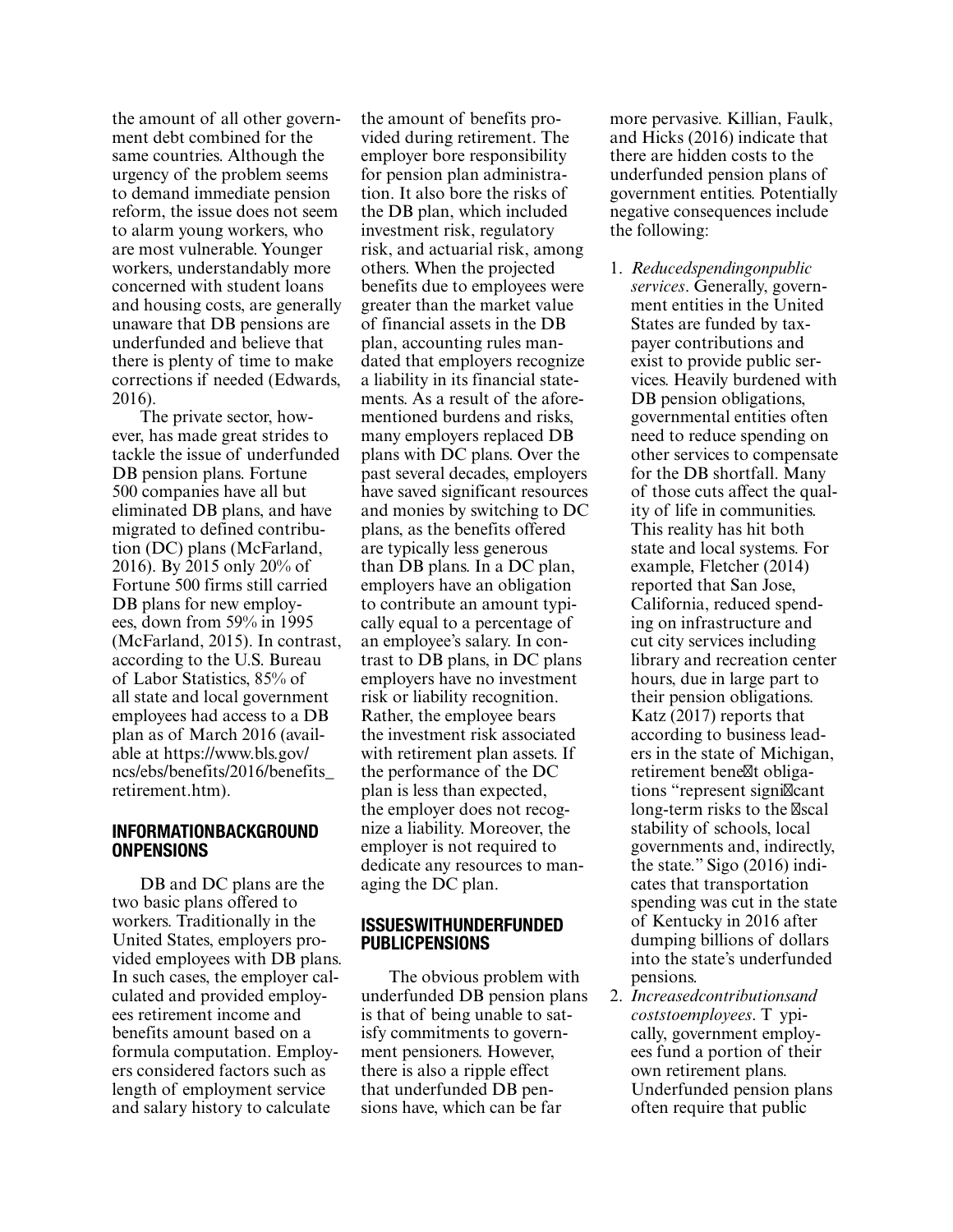employees increase their contributions. Attmore and Ives (2015) report that New Jersey public workers have been made to increase their contributions and to eventually receive fewer bene ts in their retirement years. Making matters worse, of cials sometimes nd creative ways to balance budgets and cut spending on current services by promising future bene ts. For example, Bagchi (2014)

nds that "some policymakers have been able to extract short-term wage concessions in exchange for pension expansions that are due long after they have left of ce," thus delaying, but not solving pension problems.

3. *Bondholders lose value*. Investors in municipal bonds have increased risk of loss due to underfunded DB plans. Aneiro (2014) reported that although traditionally "bondholder claims on any defaulted municipal government's assets have had legal priority over public employee bene ts and payments owed to pension funds," recent developments may signal a shift in that practice. Municipal bankruptcy court cases involving the cities of Stockton and Detroit have forced losses on bondholders in favor of pensioners. Moody's stated that "the disparate treatment of pension obligations and investor-owned obligations means that pensioners are likely to enjoy better treatment than general government debt in Michigan and California Chapter 9 cases, and potentially in bankruptcies led in other states" (Farmer, 2014).

Five reasons have been offered to explain why debt repayment might be problematic when the entity carries underfunded pension obligations; rst, as pension costs are not xed, the assumptions used to calculate the debt must be continuously aligned with the actual obligations; second, pension debt is growing at an extraordinary rate; third, no regulatory restrictions exist on the amount of pension debt a local government may carry; fourth, pension liabilities change with stock market volatility; and fth, pension obligations have started to take priority over municipal bondholders (Shane & Woeppel, 2015, p. 21). Each of these factors increase the risk associated with investing in municipal bonds.

4. Of cials *aremoti* vatedto *make risky investments*. Attempting to shore up pension obligations, public of cials often chase highpotential returns and as a result make risky investments (Killian et al., 2016). As policymakers grapple with underfunded pension plans, they increasingly look for other investments that carry higher potential returns. Unfortunately, the higher potential returns are commensurate with higher risk. Thus, hidden costs stem from these subsequent investments made with pension fund assets with the intention of quickly xing the problem. One signicant example is the San Diego County Employees Retirement Association, which resorted to "complex derivatives to supercharge its bets

as it looks to cover a funding shortfall and diversify its holdings" (Fitzpatrick & Martin, 2014). As a result, the county taxpayers have taken signi cant risk as a result of the government's investment strategy.

5. *Lower credit r atings and higher borrowing costs*. According to their research, Killian et al. (2016) nd that the two most signicant hidden costs of underfunded pensions are lower credit ratings and higher borrowing costs. They indicate that between "2010 and 2013, Moody's Investors Service downgraded the credit ratings of six states due largely to growing pension liabilities." There are numerous examples of such credit downgrades at state and local levels. Devitt and Shields (2014) report that the city of Chicago, the park district, the school system, the county forest preserve district, and the water reclamation district have all experienced credit rating downgrades largely due to their underfunded pension obligations. Other notable downgrades include the states of Illinois and New Jersey, as well as the cities of Houston, Texas, and Santa Fe, New Mexico. Credit rating downgrades, underfunded pensions, and thus higher costs of borrowing all work together to further diminish the nancial health of a community. Underfunded DB pensions can mask the true cost of public services and they can lead to overspending. Finally, as taxpayers are ultimately responsible for the obligations of the jurisdiction, underfunded DB pensions can also lead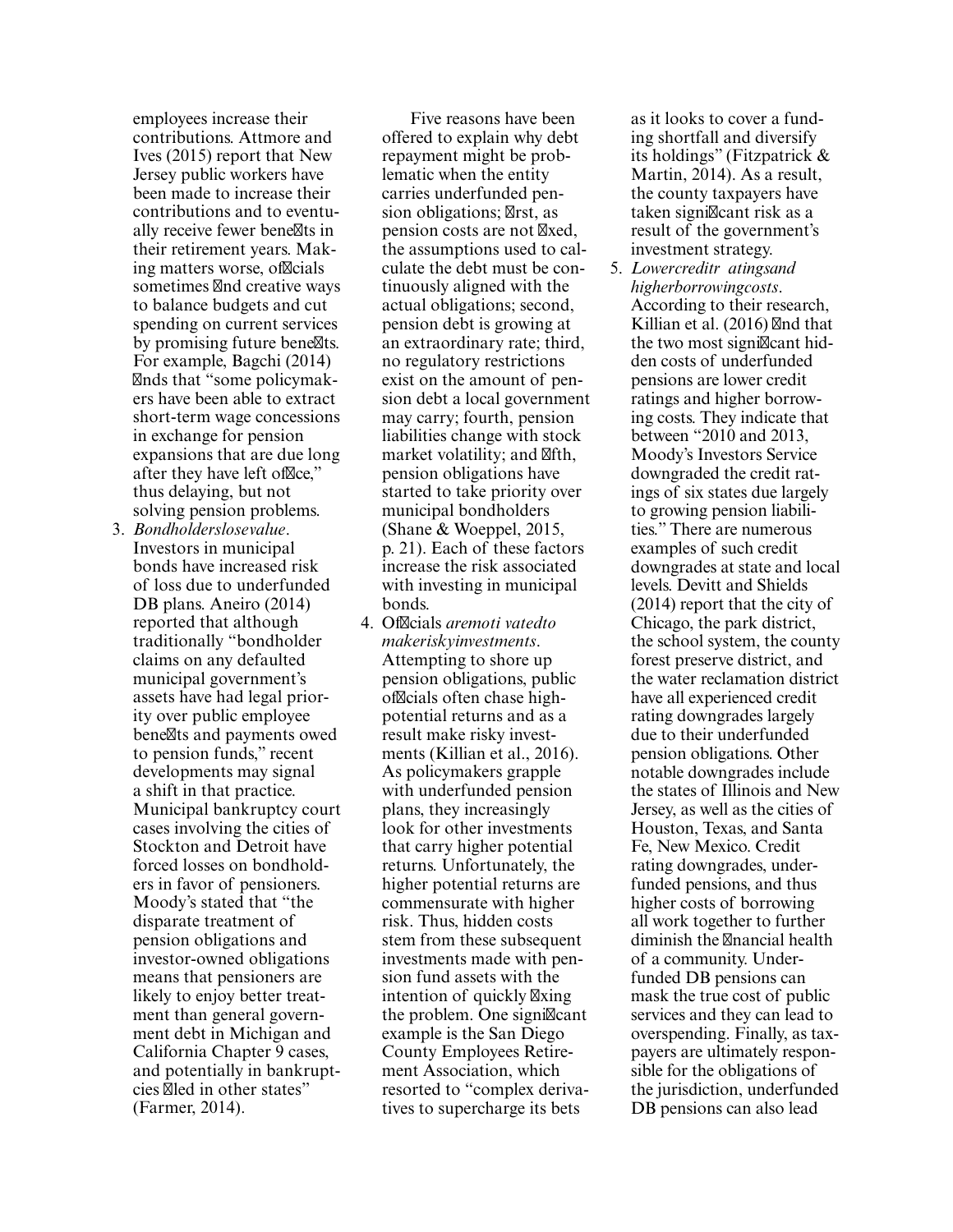to a drop in local real estate values (Killian et al., 2016, p. A1).

#### **THEEFFECTOFPENSION DISCOUNTRATES**

Many factors and assumptions impact the size of DB pension liabilities. The factors include employee mortality rates, future inflation estimates, and employee turnover estimates. The discount rate used to calculate the present value of pension liabilities, however, might have a more dramatic effect on the value of the accrued pension liabilities than any other factor. The discount rate represents the reduction in the value of scheduled future pension payments due to the time value of money. The pension payments are made to retired employees as part of their deferred compensation package. The time value of money discount is based on the assumption that plan assets will earn a reasonable rate of return between the time that assets are contributed to the pension plan and the time that they are paid to employees as part of their retirement pension payments. Ceteris paribus, higher pension plan discount rates result in lower present values of pension obligations and lower pension plan discount rates result in higher present values of pension obligations.

An example of the relationship between the discount rate and DB pension plan liability is as follows: the state of California has a DB pension plan that currently has a \$450 billion liability, which represents the difference between the current market value of pension plan assets and the estimate of the

present value of payments due to pension plan recipients in the future. While an estimated shortfall of that magnitude is enough to warrant significant concern, the deficit assumes a high discount rate of 7.5% to 8.0%. In recent years, pension plans have struggled to attain these optimistic returns. If pension fund managers were forced to reduce the discount rate to more conservative rates similar to the rates that private corporate retirement plans use, California's deficit in pension plan assets compared to their discounted future liability could balloon to well over \$1 trillion (Walters, 2016). Changes in discount rates for other pension plans tell a similar story. The Retirement Board for the Fireman's Annuity and Benefit Fund of Chicago made a minor adjustment in their discount rate from 8.0% to 7.5%. This slight adjustment, a change of only 0.5%, resulted in an increase of \$188.2 million of the estimated unfunded liability for the fund (Civic Federation, 2016).

The reasoning behind the discount rate is relatively straightforward; it reflects the present value of the estimated future payments to retirees covered by a specific pension plan. However, the logic regarding what the discount rate reflects is the subject of debate. There are basically two approaches to arriving at an appropriate discount rate. One approach is that the discount rate should reflect a risk-free approach since public pension plans are guaranteed payments to plan recipients (Faulk, Hicks, & Killian, 2016). The other approach is to estimate a discount rate based on a reasonable long-term rate of return

on plan assets since those assets can be invested to generate a return between the time they are contributed and the time that payments are made to recipients (Elder & Wagner, 2016).

For fiscal years beginning after June 15, 2014, the new Governmental Accounting Standards Board (GASB) Statement No. 68 *(Accounting and Financial Reporting for Pensions)* provides guidance regarding what discount rate should be used. Specifically, GASB 68 requires projected future payments

> *to be discounted to their actuarial present value using the single rate that reflects (1) a long-term expected rate of return on pension plan investments to the extent that the pension plan's fiduciary net position is projected to be sufficient to pay benefits and pension plan assets are expected to be invested using a strategy to achieve that return and (2) a taxexempt, high-quality municipal bond rate to the extent that the conditions for use of the long-term expected rate of return are not met. (GASB, 2012)*

Implementation of the guidance of GASB 68 and its new directives regarding discount rates has already garnered significant attention from state and local governments, regulators, and other interested stakeholders (Folton, Flesher, Previts, & Stone, 2017). However, research has shown that not all guidance from the GASB has been effectively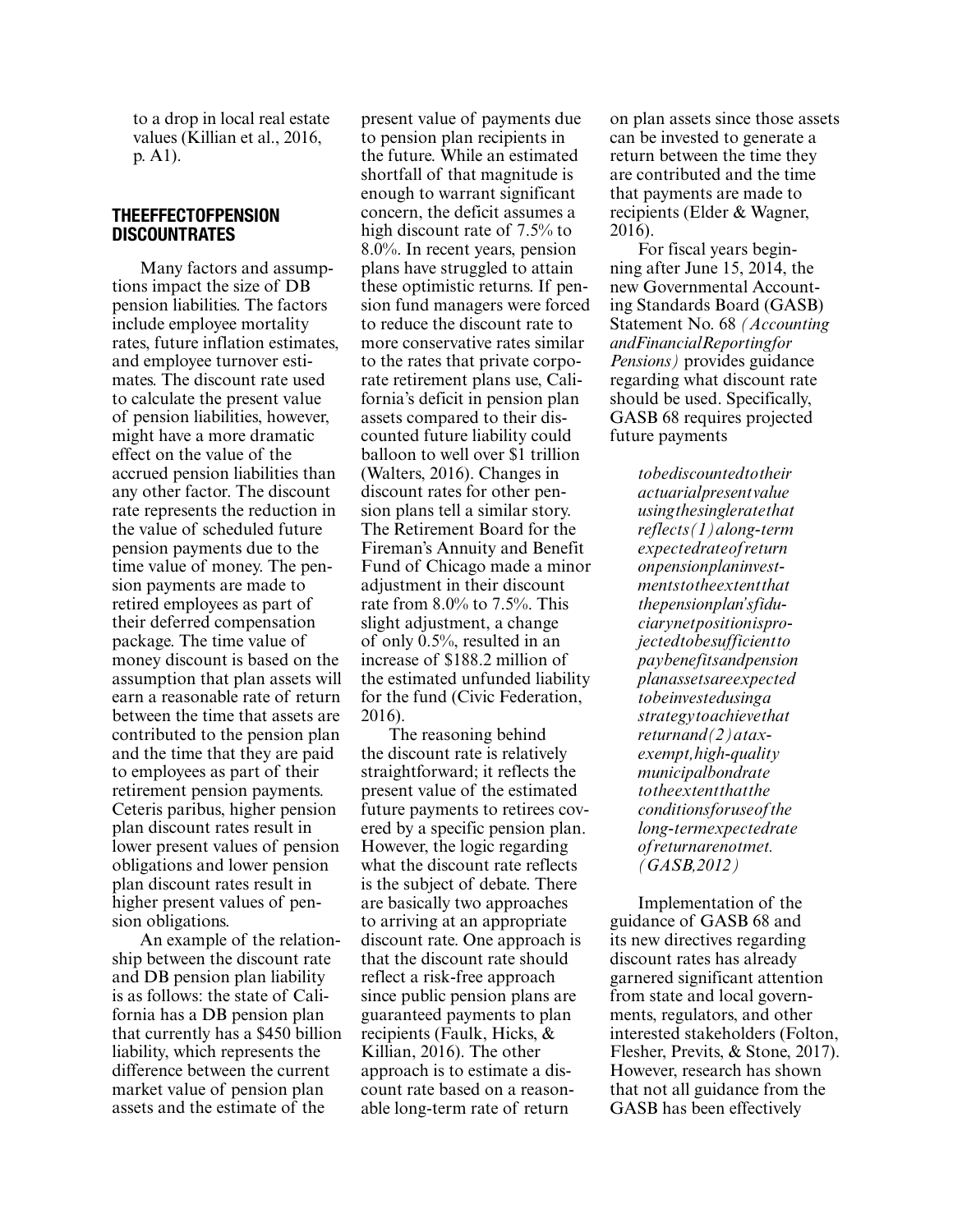implemented. For example, after reviewing the financial statements of over 30,000 state and local governments in 2008, the GASB found that roughly 30% do not follow GASB reporting standards (Mead, 2008). Still, some researchers have attempted to estimate changes in pension liabilities that would result by using the guidance provided by GASB 68. One study reviewed 48 large, state-administered pension plans and found that their average funded ratio decreased from 73.4% to 56.3% (Mortimer & Henderson, 2014). This means that, on average, state-administered plans had \$0.56 in assets for each \$1.00 in present value of future obligations. Other studies regarding the implementation of GASB 68 report similar changes to pension funding ratios (Collins & Rettenmaier, 2010; Farmer & Maciag, 2015). While the discount rate selected by a pension plan is just one factor among many that determine the funding status of a pension system, it has clearly been shown to be a significant one. Administrators of DB plans should carefully select conservative discount rates to ensure that they can confidently meet future financial obligations without sacrificing the functionality of their current, essential services. Regardless of the discount rate that is selected, pension plan administrators and governmental decision makers should recognize the importance that pension plan obligations represent and the dangerous threats that could be faced if serious attention is not given to these obligations and the effects that they pose to the future successful operation of states and municipalities alike.

#### **PENSION DATA AND ANALYSIS**

The primary data for this research comes from the United States Census Bureau (USCB). Each year, the USCB conducts a survey of public pensions which includes defined benefit plans for local and state governments. The USCB provides pension data on each and local and state government for the previous year. For example, in May 2017 the USCB released data for the fiscal year 2016. The data can be accessed at [https://www.census.gov/govs/](https://www.census.gov/govs/retire/) [retire/.](https://www.census.gov/govs/retire/) The USCB website provides data on each of the 50 states, including all of the local municipalities of each state, as well as the District of Columbia. It also provides the data for all states and the District of Columbia combined. The data includes information on each pension plan, which includes, among other data, the contributions made by plan participants and governments during the year, total payments made to plan beneficiaries during the year, types of financial assets and market value of financial assets, and the number of and details on the plan participants. Finally, the data includes a current estimate of each state's pension obligation (liability).

Overall, the 2015 USCB pension plan data indicates that the pension plans for the 50 states excluding plans involving local governments, held financial assets with approximately \$3.1 trillion in market value as of the end of the 2015 fiscal year. The present value of the pension obligations for the same pension plans was approximately \$4.1 trillion. Thus, public pension plans administered by the 50 U.S. states were approximately \$1.0

trillion dollars (\$4.1 trillion – \$3.1 trillion) underfunded as of the end of the 2015 fiscal year. It also means that the ratio of value of plan assets to pension obligation is approximately 76.1% (\$3.1/\$4.1 trillion).

The pension data indicate that the majority of states have pension plan obligations that exceed the market value of pension plan assets. In 2015, only 5 states (Georgia, Maine, South Dakota, Tennessee, and Wisconsin) had pension plan assets that exceeded the state's pension plan obligations. The remaining 45 states had pension plan obligations that were greater than the market value of the pension plan assets. For example, 8 states had a market value of pension plan assets that between 90% and 100% of plan obligations, and 8 states had a market value of pension plan assets that between 80% and 90% of plan obligations. Additional details concerning the market value of pension plan assets for each of the 50 state pension plans (excluding local governments) are shown in Exhibit 1.

As the bar graph in Exhibit 1 indicates, 15 states had a market value of plan assets that was between 60% and 70% of the projected pension obligation.

Overall, the 2016 USCB pension plan data indicates that the pension plans for the 50 states excluding plans local governments, hold financial assets with approximately \$3.1 trillion in market value as of the end of the 2016 fiscal year, roughly the same as 2015. However, the present value of the pension obligations for the same pension plans was approximately \$4.2 trillion, \$100 million higher than 2015.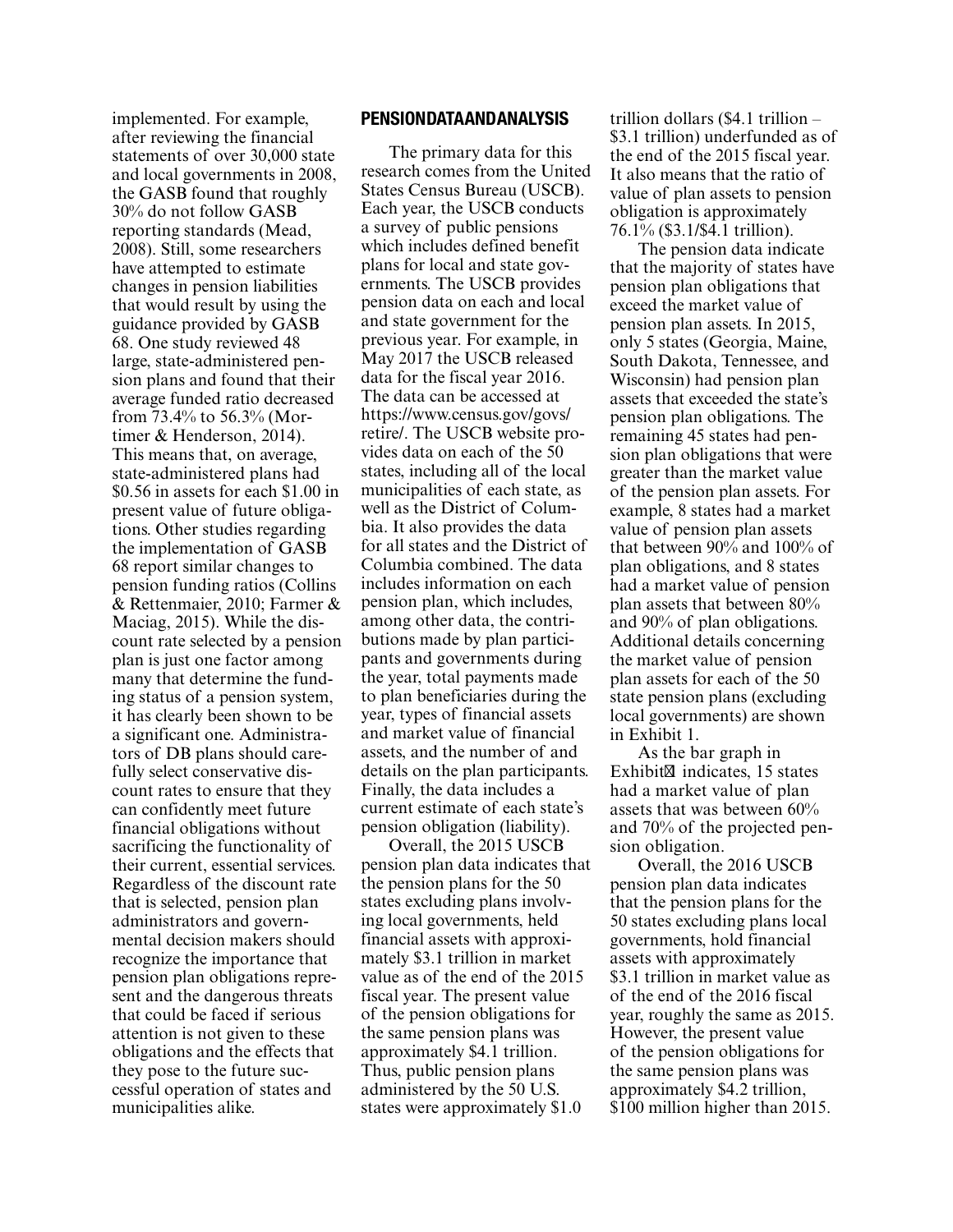

Thus, the net pension obligation of the public pension plans administered by the 50 U.S. states was underfunded by approximately \$1.1 trillion dollars as of the end of the 2016 fiscal year. It also means that the ratio of value of plan assets to pension obligations is approximately  $72.8\%$  in  $2016$ , down from 76.8% in 2015.

The state pension data indicate that all of the 50 states have pension plan obligations that exceed the market value of pension plan assets. Stated differently, each of the 50 states had pension plan obligations which were greater than the market value of the pension plan assets as of the end of the 2016 fiscal year. Seven states had a market value of pension plan assets between 90% and  $100\%$  of plan obligations, and seven others had a market

value of pension plan assets between 80% and 90% of plan obligations. Additional details concerning the market value of pension plan assets for each of the 50 state pension plans (excluding local governments) are shown in Exhibit 2.

As the bar graph in Exhibit 2 indicates, 14 states had a market value of plan assets that was between 70% and 80% of the projected pension obligation and 12 states had a market value of plan assets that was between  $60\%$  and  $70\%$  of the projected pension obligation as of the end of 2016 fiscal year.

Moreover, the six states with the largest pension plan obligations include California, Illinois, New Jersey, Pennsylvania, Texas and Ohio, and their combined pension obligation totaled \$588.5 billion as of 2016. Details regarding the

level of each state's pension plan obligations are as follows:

Several trends are notable when comparing the 2015 and 2016 pension data collected by the U.S. Census Bureau. First, only 2 states had a decrease in pension liability from 2015 to 2016. That means that 48 states had either its pension surplus eliminated or an increase in its pension plan liability. On a percentage basis, the state of North Carolina had the largest increase in its pension liability with an increase of approximately 250%. New York and Montana were second and third, with increases of 151% and 140%, respectively. Minnesota had the largest dollar increase in its pension liability from 2015 to  $2016$  with over a \$9.1 billion increase. Florida and Pennsylvania were second and third with pension liability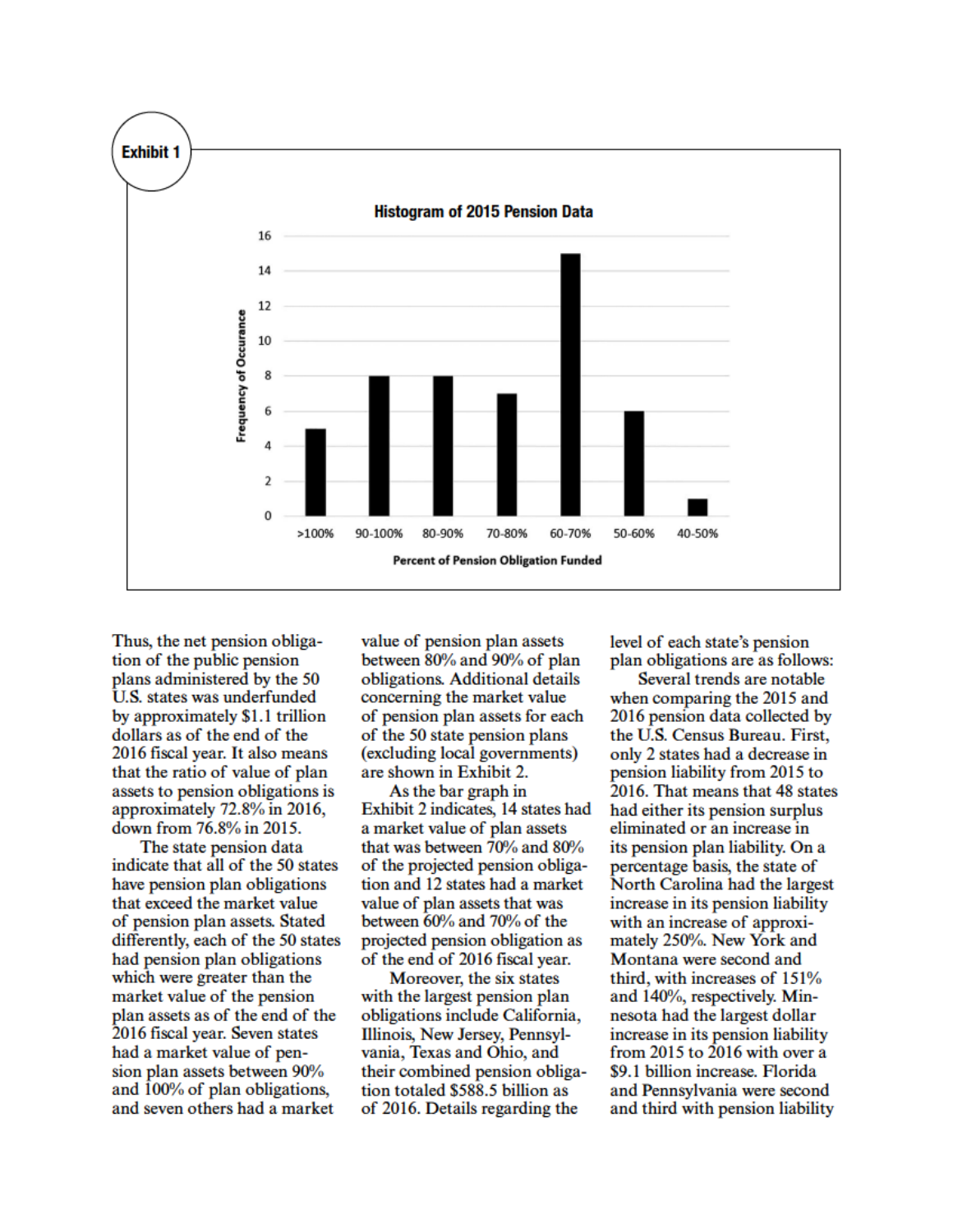

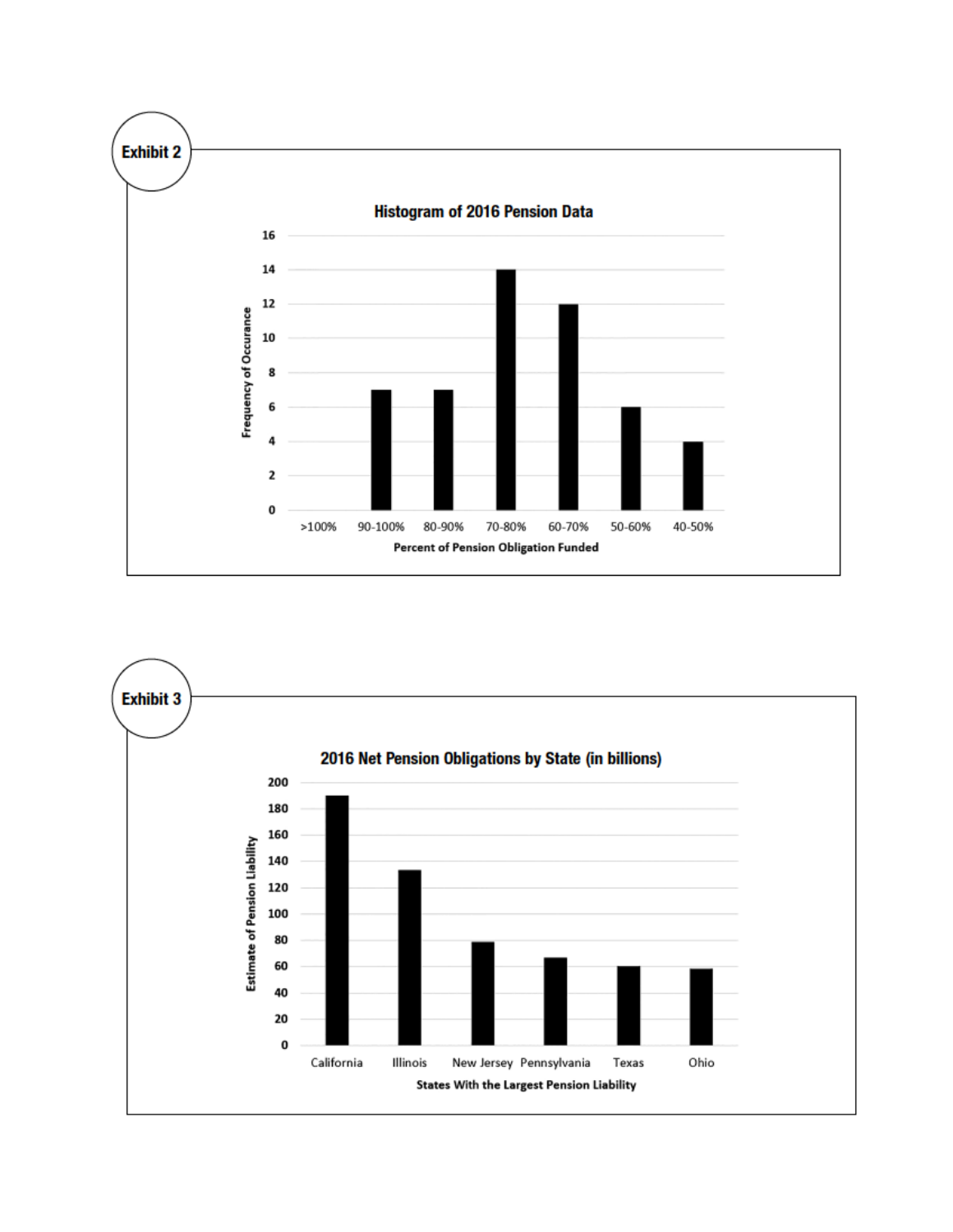increases of \$9.0 and \$7.8 billion, respectively.

#### **SUMMARY AND DISCUSSION**

In the above sections, we highlight negative trends in the DB pension plans of government entities in the United States. We note credit rating downgrades and increased borrowing costs as a result of ballooning DB pension plan liabilities. We also note decreased public services as government entities try to fund increased DB pension costs. In 2016, U.S. government entities had DB pension liabilities of over \$1 trillion. Even more troubling is that the liabilities reported by government entities would be much larger if they utilized more reasonable and conservative discount rates.

We also highlight differences in trends of DB pension plans between the private and public sectors. Businesses have shifted away from DB pension plans as a vehicle for employee retirement. While the majority of the Fortune 500 offered DB plans to employees in the 1980s, they now offer DC plans. The reasons for the shift include higher costs, financial market risk, and liability recognition associated with DB plans. DC plans are less costly and entail no financial market risk to the employer. They also do not require liability recognition if the market value of retirement assets is less than the present value of future payments to retired employees. In contrast to private business, the majority of government entities still utilize DB pension plans. As reported above, a 2016 study found that 85% of government employees still have access to a DB plan. The

result is that government entities in the United States have increased the amount they owe to current and future government retirees.

There are positives and negatives when government entities shift away from DB pension plans. The benefits include reduced government spending and avoidance of the ripple effect of increased DB pension liabilities discussed above. When government entities switch to DC pension plans, it helps government entities reduce their employee benefit costs. In addition, they can alleviate the negative side effects of increased pension obligations, which include increased interest and borrowing costs. The negative side effects of employers switching to DC plans include:

- 1. The risk to adequately fund one's retirement falls to the employee. Extant research nds this shift in risk from employer to employee to be problematic as employees often do not have the nancial literacy required to make investment decisions (Brown, 2016).
- 2. DC plans do not always have as many investment options as DB plans and DC plans often have higher administrative fees which makes them less ef cient investment choices (Broadbent, Palumbo, & Woodman, 2006).
- 3. The drop in employee pension costs due to DB pension plan reforms could have unfortunate side effects. For example, Elder and Wagner (2016) report that if government pension reforms result in the accumulation of too many pension assets, it is pos-

sible that policymakers might be pressured to increase other employee bene ts.

While there are pros and cons of switching from DB plans, it's apparent that government entities should be more disciplined about funding them. As government entities continue to offer DB plans, pension reform is needed and essential.

#### **REFERENCES**

- Aneiro, M. (2014, November). Bondholders and pension risk. *Barron's*. Retrieved from [http://www.barrons](http://www.barrons.com/articles) [.com/articles](http://www.barrons.com/articles)
- Attmore, R. H., & Ives, M. (2015). GASB's governmental fund reporting model is seriously flawed. *Journalof Government Financial Management*, 64(1), 24–30.
- Bagchi, S. (2014). Promise now, pay later. *Pensions & Investments*, 42(26), 12.
- Broadbent, J., Palumbo, M., & Woodman, E. (2006, December). The shift from defined benefit to defined contribution pension plans—Implications for asset allocation and risk management. Bank for International Settlements. Retrieved from<http://www.bis.org/publ/wgpapers>
- Brown, E. F. (2016). Lessons from efforts to manage the shift of pensions to defined contribution plans in the United States, Australia, and the United Kingdom. *American Business Law Journal*, 53(2), 315–382. doi:10.1111/ablj.12079
- Bryan, B. (2016, April). The U.S. government has a \$20.4 trillion retirement problem. *Business Insider* . Retrieved from<http://www.businessinsider.com>
- Civic Federation. (2016, September). Another Chicago pension fund reduces its assumed rate of return on investment. Retrieved from [https://www](https://www.civicfed.org) [.civicfed.org](https://www.civicfed.org)
- Collins, C., & Rettenmaier, A. J. (2010). Policy Report No. 329: Unfunded liabilities of state and local government employee retirement benefit plans. National Center for Policy Analysis. Retrieved from<http://www.ncpa.org>
- Devitt, C., & Shields, Y. (2015, September). Illinois infrastructure crumbles amid budget warfare. *Bond Buyer*. Retrieved from<https://www.bondbuyer.com>